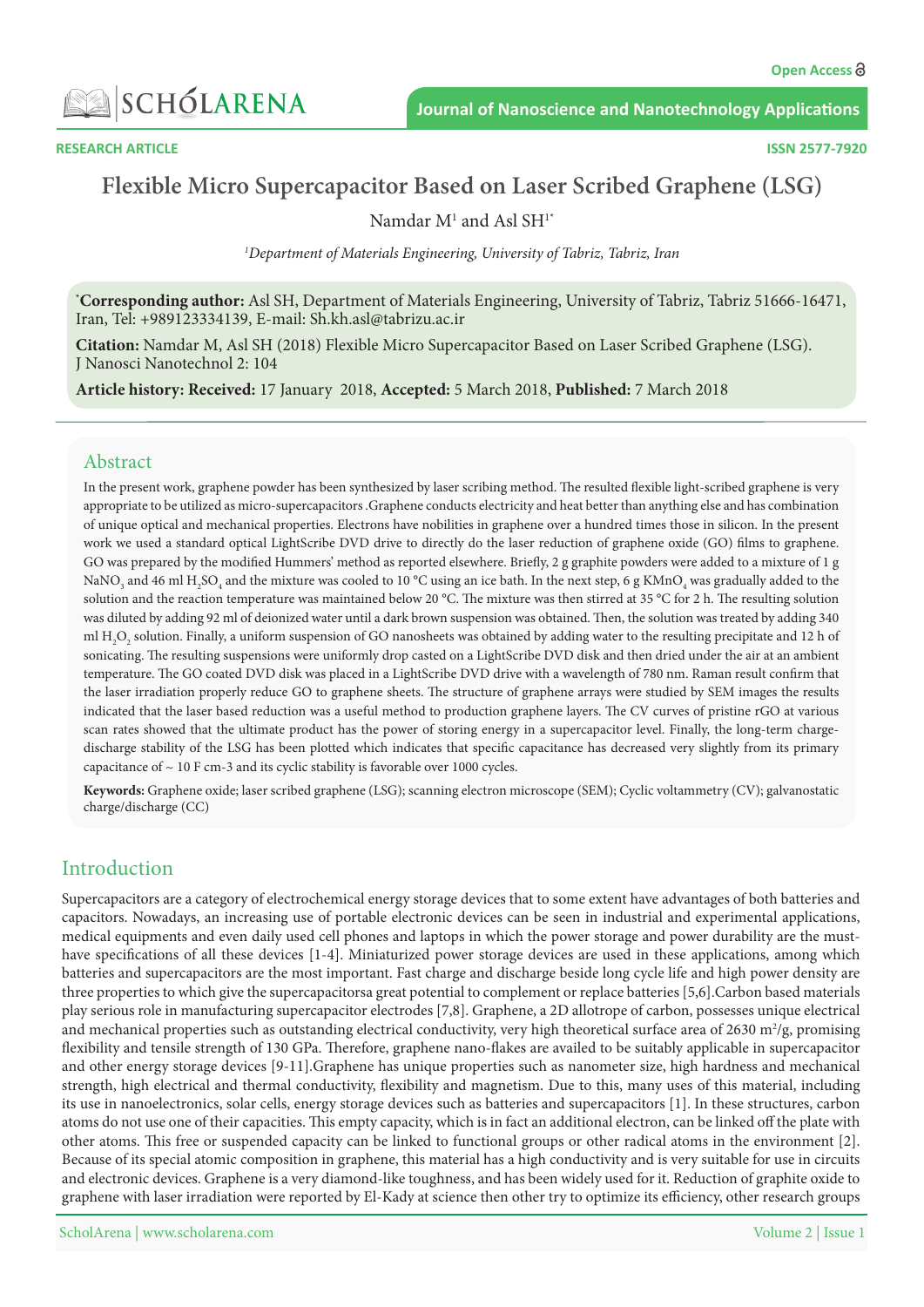try to reduce GO by electrophoretic methods or magnetron sputtering processes, all of them tried to support its reduction energy by different routes [12-14]. Due to its elastic properties and high pressure bearings, it is anticipated that there will be a lot of change in the industry. In the laser text method (LSG), graphene activates a superconductor with a high capacity for energy storage. We use the usual laser technique to make graphene screens on a disc surface, and then connect these sheets to the electrochemical capacitors (or supercapacitors). These supercapacitors can store a lot of energy in the same size as a typical battery, but can be discharged about 100 to 1,000 times faster. These capacitors are fully flexible and solid. This makes them ideal for energy storage systems for flexible and portable electronics [3,4]. Graphene is synthesized in a laser text method using a standard disc drive head, which is usually used as an optical device for engraving labels and images on disks. It can be seen easily when the golden graphite oxide turns black into graphene. This graphene-coated plastic is then used to make various devices with slices [5].

In electrochemical capacitors, graphene screens have a high surface area (more than  $1\,500\,\mathrm{m^2/g}$ ), which helps to increase their energy storage capacity and reach high electrical conductivity (over 1,700 siemens/m). They are also mechanically flexible and can be bent thousands of times without damaging their electrical properties [6,7].

#### **Experimental Procedure**

In this research, laser writing techniques for graphene synthesis on the surface of a disk and the production of graphene supercapacitors have been considered. For this, first, in the Hamers method, graphite was converted into an acidic environment consisting of sodium nitrate, potassium permanganate and sulfuric acid to graphene oxide. Centrifugal and ultrasonic devices were used to homogenize the graphene oxide solution at 3,000 rpm for another 45 min. The homogeneous graphene oxide solution was applied to the surface of 5 DVD discs and the set was dried at ambient temperature. To rebuild graphene oxide and convert it into graphene from a suitable laser, special supercapacitor modeling was used. The laser was performed by applying energy equal to the frequency of the graphene and oxygen bond escalation, breaking the connection and reducing the action and reaching graphene. The optimal laser wavelength was then determined to reduce the graphene oxide. The laser scribing of graphene was performed by LightScribe DVD drive with a wavelength of 780nm and a spot size of 20μm. In this study, the graphene synthesis and special supercapacitor modeling were performed in one step, which is the largest good method for laser graphene writing.

In the laser method, the graphite is oxidized and in a strong acidic environment, they separate the graphene oxide (GO) layers. This oxidation process produces a large number of oxygenated groups (such as carboxyl, epoxide and hydroxyl groups) at the surface of graphene. The presence of these polar factor groups, in some cases surface-ionized, greatly enhances the ability of graphene oxide, and as a result, it is easily spread in water and polar organic solvents. The unfavorable fact about graphene oxide is that the presence of functional groups at the surface removes graphene oxide from its unique properties. Graphene oxide is an electrically non-conductive structure whose layered structure is curved by the presence of a carbon-carbon bond [8].

One of the advantages of this method is the availability of suitable raw materials and other commonly used methods in Iran. The goal is to achieve a faster product and increase efficiency. However, controlling the test conditions is important in terms of temperature and the gases emitted. The laser techniques in the production of the supercapacitor include the steps of preparing graphene oxide solution, graphene synthesis and the construction of a supercooled capacitor. Graphene composite and molybdenum disulfide have been investigated to improve the performance of supercapacitor.

The graphene solution is prepared using sodium nitrate, potassium permanganate, sulfuric acid, oxygenated water, graphite and deionized water.

In a laser scratch technique, 2 g of graphite powder, 1 g of sodium nitrate and 46 milliliters of sulfuric acid are mixed and gently stirred to form a graphite oxide solution. Then the combined temperature of the ice bath is reduced to 10 °C, 6 g of potassium permanganate slowly is added slowly to the solution, so that the solution temperature does not rise above 20 °C (the reaction of permanganate with a thermosetting solution). The solution is then kept stable for 30 minutes at 35 °C. The color of the solution was initially grainy brownish, which, after 30 minutes, turned green in slime.

Then 92 ml of deionised water is slowly added to the solution. This step took place underneath the hood because when the deionized water was added, a violet steam emerged from the solution. Also, with the addition of deionized water, the solution temperature reached 100 °C and its color turns brown. After 15 minutes, the temperature is reduced to 65 °C and the color of the solution becomes darker. 340 ml of hydrogen peroxide was added to the solution, which became yellowish-brownish. Figure 1 shows an overview of the prepared solution [9].

The graphene oxide solution that exists contains acids, ions, etc., as shown in Figure 2, part A. To produce pure graphene oxide, dissolved in a fusion centrifuge, it is placed inside the 15th falcon under 3000 rpm for 5 minutes [10]. Because graphene oxide is heavier, it deposits, and oxides and the like are added, the acids are discharged, and then some deionised water is added by flickering the depleted water into the deionised water and dissolved graphene oxide plates, which in Figure 2 is shown in Part B. This diluted solution cannot be poured onto the disk. For this reason, the graphene oxide solution is placed in an ultrasonic device for 12 hours. Ultrasonic air bubbles cause the bubbles to penetrate the graphite oxide plates, and, with gradual enlargement and then bursting, the graphene oxide plates are separated and the homogeneity and concentration of the solution dissolved, in Figure 2C it has been shown.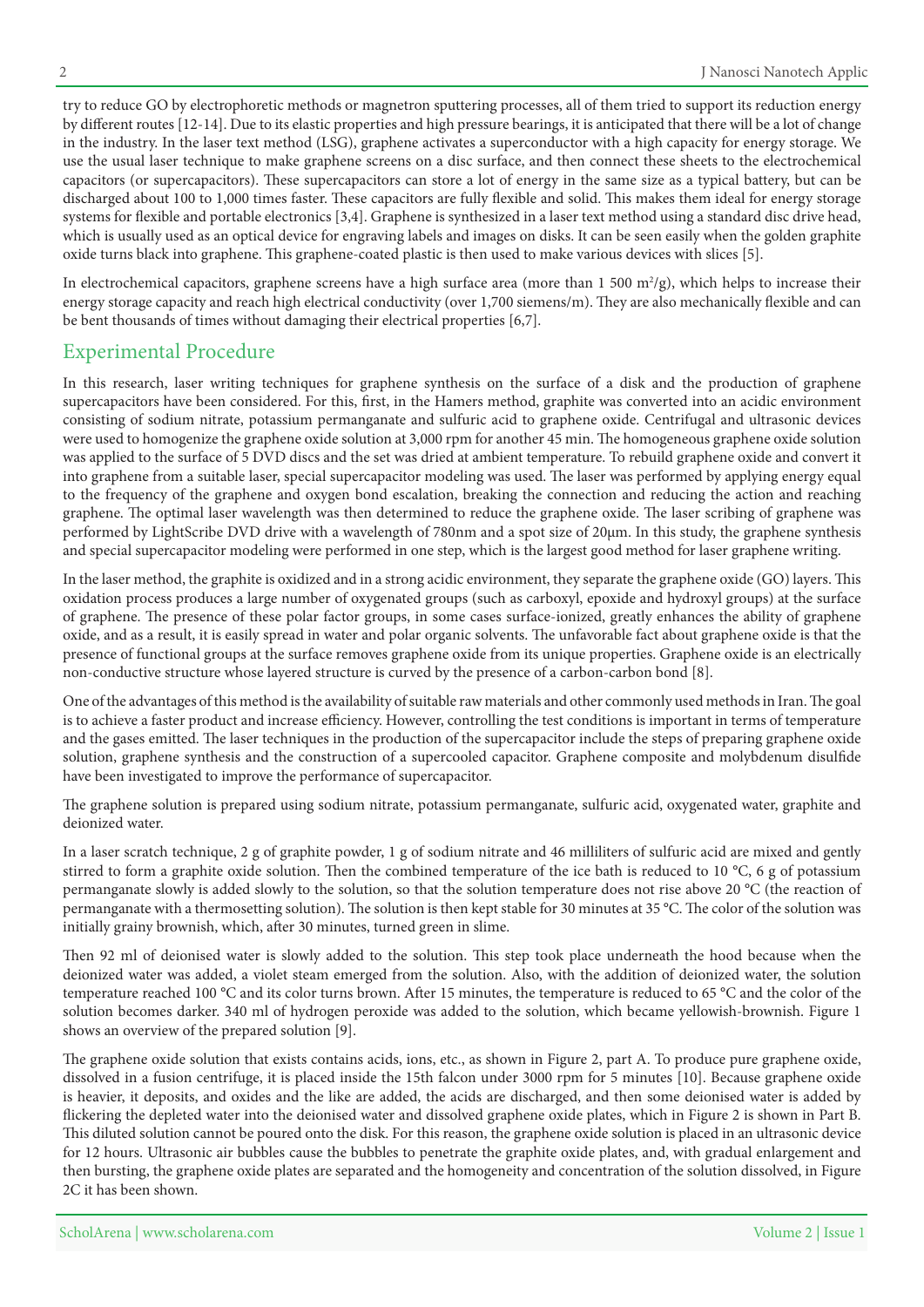

Figure 1: A solution prepared by the Hamers method





Because the former diluent solution was heterogeneous and was not able to be applied to the disk, a concentrated solution of graphene oxide after ultrasonics can be dispensed onto the disk.

Finally, the solution was filtered using a suitable filter. At specified intervals, the filtered precipitate was washed with deionized water and hydrochloric acid (HCl) to prevent the presence of acid in the sedimentation of the residue. The dough was dried at a temperature of 65 °C for 24 hours, which eventually dipped the gray color according to Figure 3 [11].



Figure 3: Graphite oxide powder prepared by the Hamers method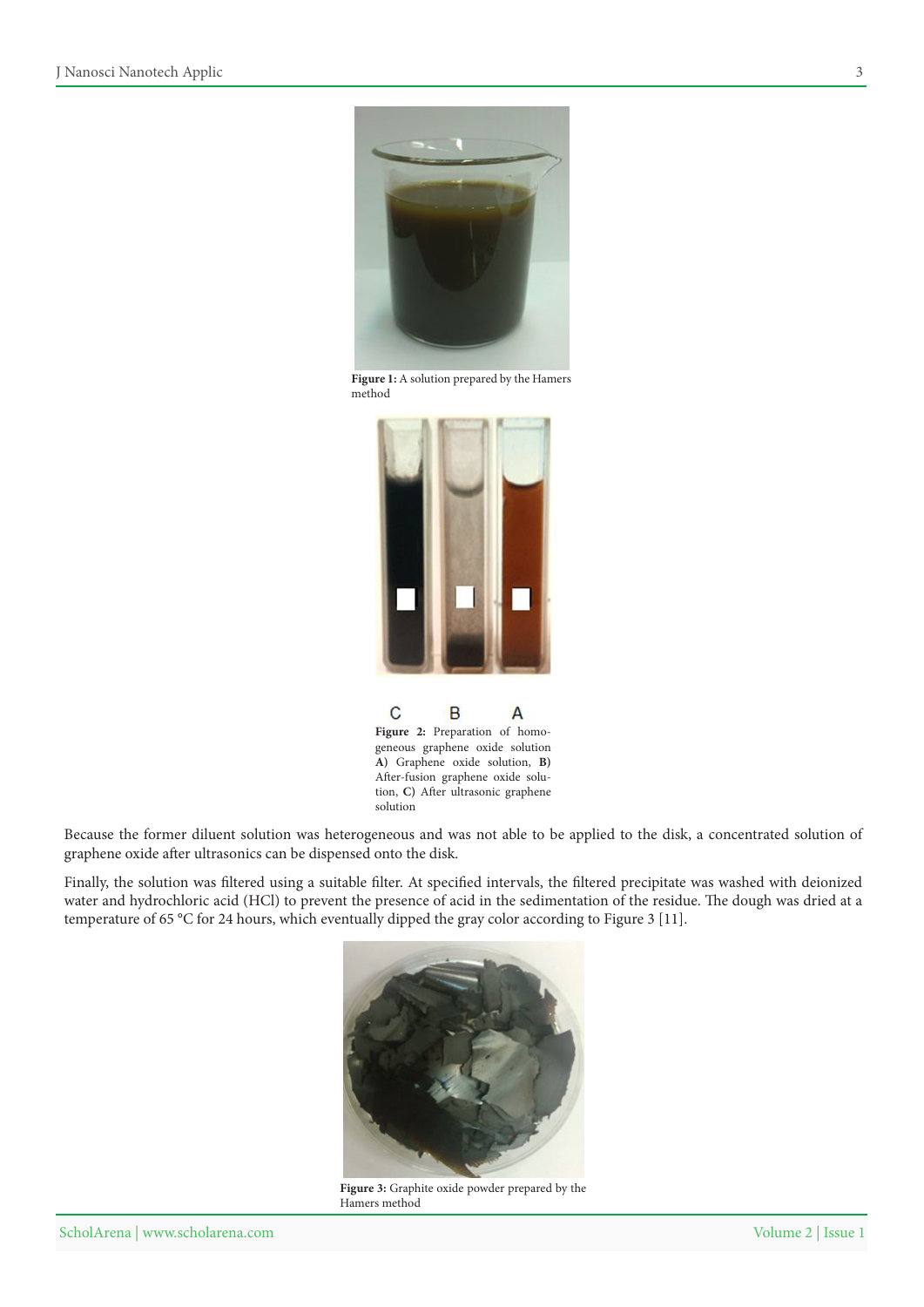This method of making graphene is more compatible with large-scale production. In this method, the graphite is oxidized, and in a strong acid environment, they separate the graphene oxide layers.

This oxidation process produces a large number of oxygenated groups (such as carboxyl, epoxide and hydroxyl groups) at the surface of graphene. The presence of these polar factor groups, in some cases surface-ionized, greatly enhances the ability of graphene oxide, and as a result, it can be easily spread in water and organic solvents. The unfavorable fact about graphene oxide is that the presence of functional groups at the surface will discard graphene oxide from its unique properties [15].

based flexible electrochemical capacitors for the synthesis of graphene and producing the desired component in one stage, which After preparing a solution of graphene oxide by laser method, using a high-performance laser method, and for making grapheneis the best method for laser scratching  $[16]$ .

The laser will break through the energy of the resonance frequency of the graphene and oxygen bond, and thus the action will be reduced to reach graphene. In the laser scratch method, the most important issue is the use of laser to build a super capacitor, which requires the application of a special supercoaxial pattern. The most important method of laser scratching, graphene synthesis and component fabrication is in one step using laser programming, as shown in Figure 4 [17].



Figure 4: Overview of Supercapacitor Model Application

Making a Super Capacitor the laser device will engrave the special super-capacitor pattern on the surface as shown in the illustration below. The most important part of this lithography process, without the need for a mask, will be a great achievement for the first time in Iran. Graphene oxide is reduced to graphene by using a standard disc drive head, which is usually used to transparently engrave labels and images on disks. This process can be monitored easily when brown golden graphite oxide turns into black .graphene

Although electro-chemical capacitors (ECs) known as super-capacitors or super-capacitors have faster charging and discharging than batteries, they have limitations due to low energy density and low speed. In the laser scratch a standard laser optical drive was used to reduce the laser [18].

The film was resistant, showed high electrical conductivity (1738 sims per meter) and a good surface area (1520  $\frac{m^2}{g}$ ), so it could be directly used as ordinary electrochemical capacitors without the need for a binder And flow collector. The equipment made with these electrodes shows very high specific density values in different electrolytes, so that for electrochemical capacitors, including high-density capacities and significant cyclic stability.

These electrochemical capacitors, with excellent electrochemical characteristics, are high under mechanical stresses, so they exhibit high power and electronic elasticity. Electrochemical batteries and capacitors have the potential to counterbalance the power and density of energy. Batteries store energy through electrochemical reactions and can display high energy density. While they store electrochemical charge capacitors in binary electrochemical layers [19]. This EC shows a low charge / discharge ratio, which is a prelude to their use in high power applications. Recently, the EC equipment of curved graphite, graphite activated, and dissolved graphite has shown increased performance in terms of energy density. In particular, graphene electrodes produce a robust mechanical strength with a large thickness (approximately 10 μm or higher) and a high volumetric ratio in a binder process in high power EC and high energy density [20].

Here is a strategy for generating a graphene base EC based on a simple solid-state view that avoids the accumulation of graphene screens. The process is schematically shown in Figure 5. At first, a thin film of graphene oxide dispersed in water was cast into a droplet on a flexible substrate. Radiation and Radiation of the film with an infrared laser inside an optical drive the commercially available disk, written with light, reduces the graphene oxide for laser-graphene (LSG), as it is by changing the color of Brown to Black was shown [21].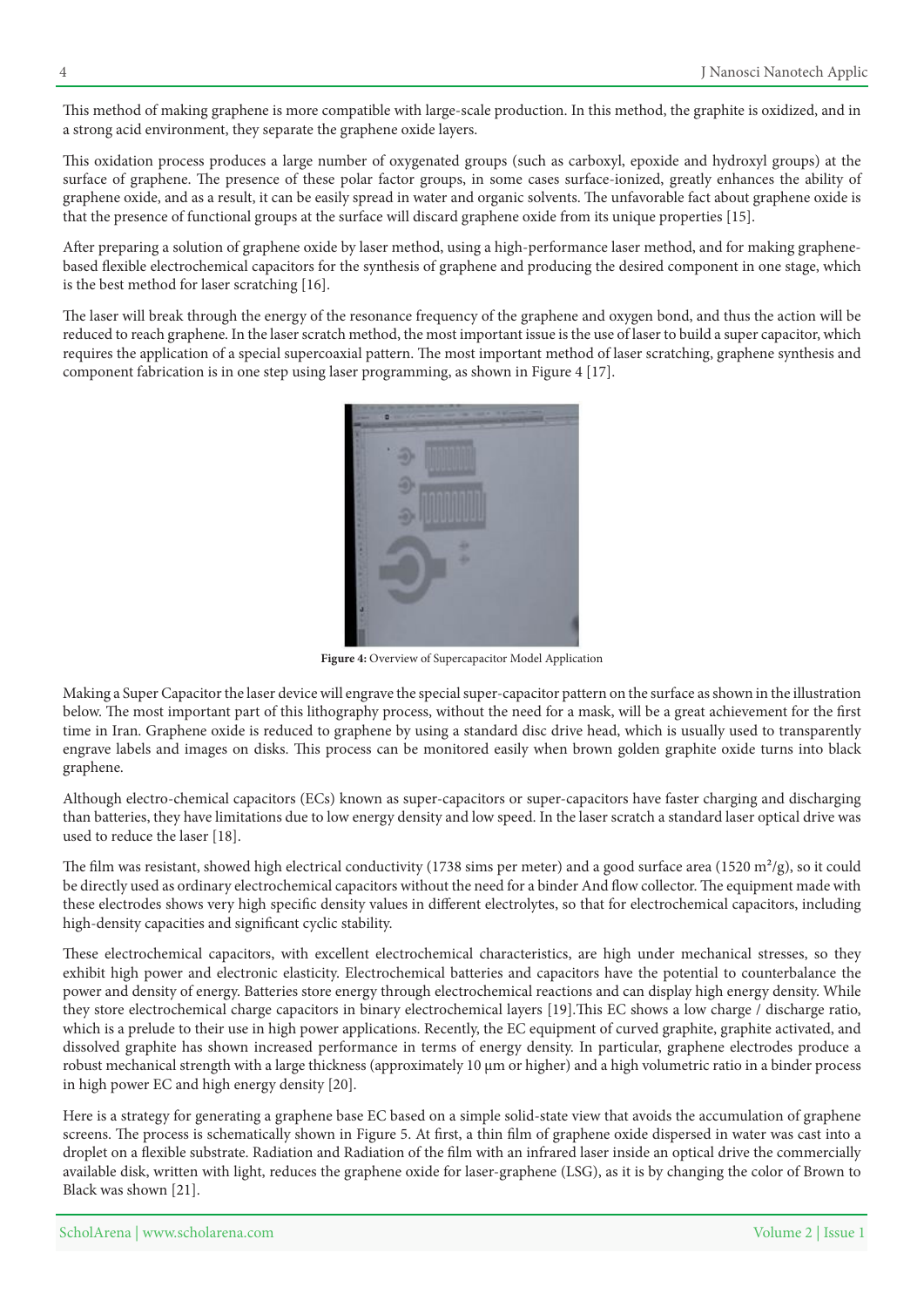

Figure 5: Processes for the production and synthesis of supercapacitors are shown separately

### **Results and Discussions**

Analysis of transmitted electron microscopy in the preparation of a graphene oxide solution. In order to verify the quality of the graphene oxide solution, the output of the electron microscopy test is used to assure the formation of graphene oxide plates. In Figure 6, the formation of graphene oxide plates is observed. For this purpose, 5 ml of a solution of graphene oxide was poured into the sample electron microscope. And after drying the solution in the test environment.



Figure 6: Images of electron microscopy passing through graphene oxide (-60nm)

Scanning Electron Microscopy Analysis in Graphene Synthesis After graphene synthesis, the LSG graphene plates created alongside the graphene oxide phase were tested by scanning electron microscopy to form grapheme plates alongside the graphene oxide phase. Figure 7 provides the best view of the laser scratch method (a) and (b) the basis of the work by scratching the surface of graphene oxide with laser and synthesizing graphene with the phase change rate and generating graphene as an overview of the diameter of the laser beam It is found that it is about 92.9 µm (c) and (d) represents laser-synthesized graphene.



Figure 7: Scanning electron microscope images of laser scratch a) x300, 100micro), **b**)  $x600$ , 50micro, **c**)  $x30000$ , 1micro, **d**)  $x30000$ , 1 micro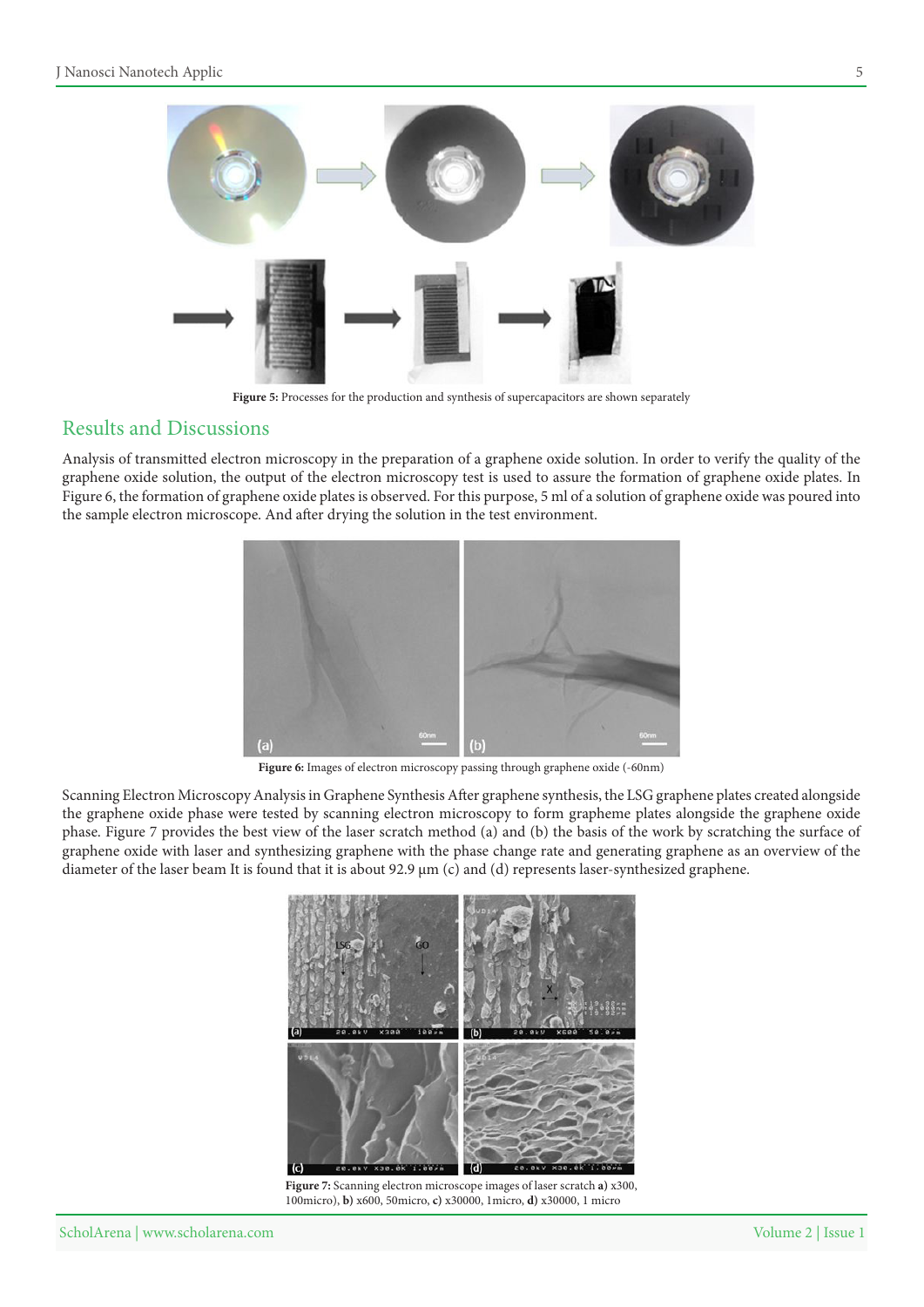X-ray photoelectron emission spectroscopy analysis in graphene synthesis X-ray photoelectron spectroscopy is used to check the links between graphene and graphene oxide (Figure 8). X-ray photoelectron spectroscopy is used to check existing bonds before and after laser application. Before applying the laser, the carbon-oxygen bonds of graphene solution Carbon - carbon is evident, while after applying the laser and synthesizing graphene carbon-carbon bonds are present in the composition. It causes noticeable decrement in the ratio of oxygen to carbon indicating the reduction of GO to rGO.



Figure 8: X-ray photoelectron spectroscopy for (A) before applying the laser and (B) after applying the laser

Raman test is to check the quality of the LSG graphene prepared by studying the G and D peak and their ratio, which represents the properties of the synthesized material. Raman spectroscopy is a kind of interaction between light and matter in which light is dispersed non-elastic. Figure 9 shows the Raman test to check the quality of the LSG graphene, as it is noticed. There are two basic bands in the Raman spectrum. Courses D and G are the wavelengths of the Raman spectrum of 1327 cm<sup>-1</sup> and 11578 cm<sup>-1</sup>. G band is due to graphite mode (sp<sup>2</sup> band) and band D due to diamond fashion (sp<sup>3</sup> band). However, the height of the 2D peak in this analysis indicates the quality of the synthesized graphene. Raman and XPS results confirm that the laser irradiation properly reduce GO to graphene sheets. As the sharp peak of 2D band in Raman spectrum presents, fabricated sheets have few layers.



**Figure 9:** Raman spectroscopy for (A) before applying the laser (B) after applying the laser (Intensity (a.u.) via Raman Shift (1/cm)

The electrochemical properties of a standard three-electrode cell are investigated through cyclic voltammetric testing, galvanostatic charge and discharge, and impedance spectroscopy. Voltammetric tests are carried out at room temperature using platinum electrodes as auxiliary acetate and an Ag/AgCl electrode as the reference electrode. A half-molar KCl solution has been used for experiments. Impedance spectroscopy is carried out at an open circuit potential through a sinusoidal signal with a range of 5 mV in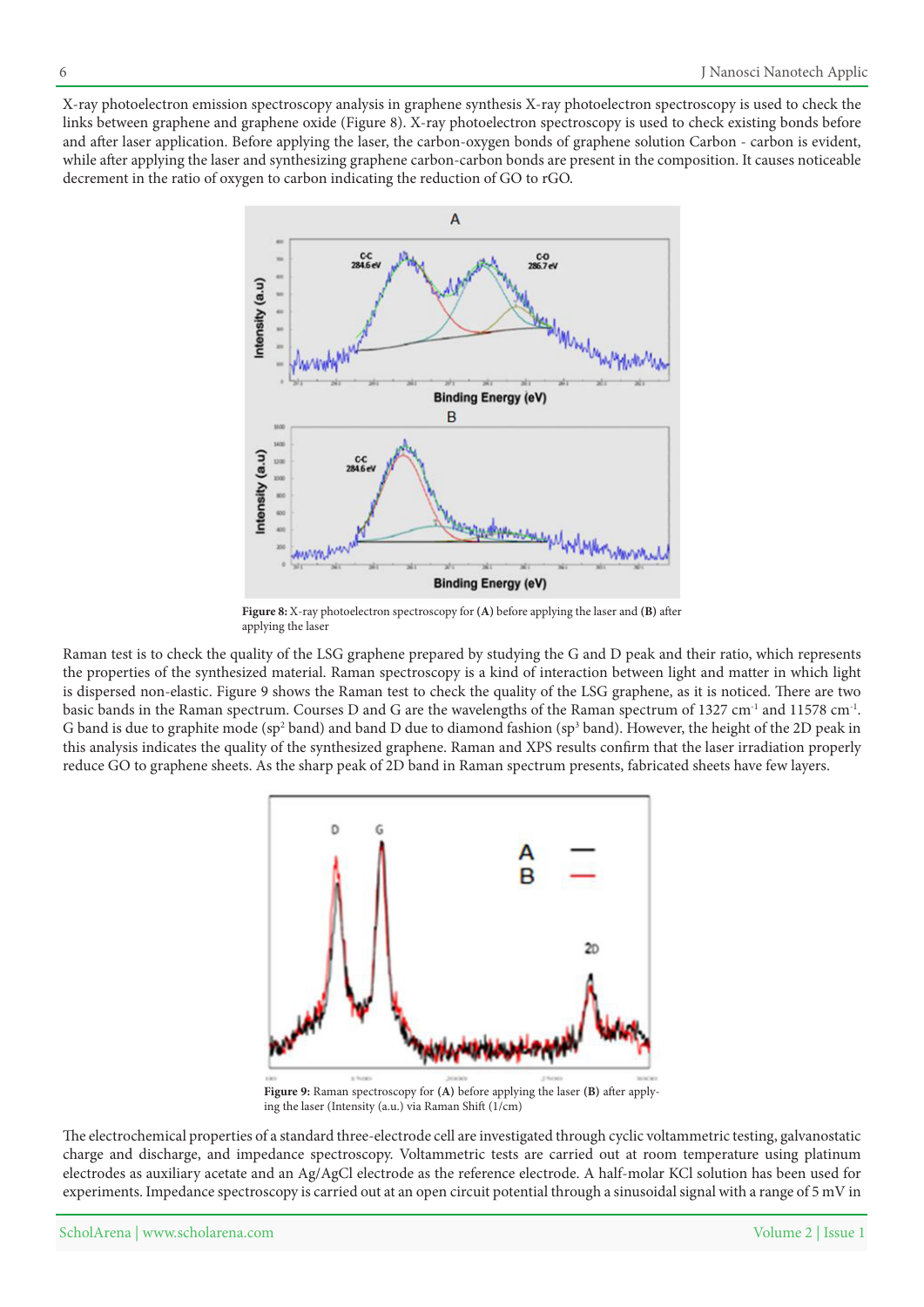the frequency range of 0.1 to 10,000 Hz. The supercapacitor performance was analyzed through two cyclic voltammetric tests and galvanostatic charge/discharge tests. The superconducting supercomputer exhibits a roughly quadrilateral crossover model with an elastic capacitor behavior. Figure 10 illustrates the relatively high gradient curve during charging and discharging (the initial part of the diagram and the initial part of the return graph), indicating a high charge and discharge rate. Also, during the cycle, the cycles of returning to these graphs are not a specific courier, which means that there is no oxidation and regeneration during the process.



Figure 10: Cyclic voltammetric graph for graphene supercapacitor with a change in scanning speed from 10 mV /s to 200 mV/s (I (A/g) via  $E(mV)$ 

Although no metal flow collectors, binders and electrostatic extras have been used, they are commercial electrochemical supercapacitors. In addition, these supercapa ones are strong enough to charge and discharge a wide range of scanning rates, and still have an almost perfect quadrant for CV. Figure 11 shows the result of galvanostatic charge and discharge. As shown in this figure, the charging and discharging sections of the graph have almost mirror symmetry relative to each other. This indicates that the charge and discharge are reversible in the supercapacitors tested.



Figure 11: Galvanostatic charging and discharge diagram under a voltage range of 0.6 V (cell voltage (mV) via Time (Second)

In Figure 12, the dependence of the capacitive capacitance of the super capacitor on the discharge current is shown. This figure shows that the capacitive capacitance decreases with a slight slope as the charge and discharge current increases. So the result we find that all of the electrodes exhibit excellent charge and discharge properties even in high discharge streams. So they can be a good option for super-capacitive industrial super-capacitors. These electrochemical supercapacitors can be effectively charged / discharged. Meanwhile, LSG-EC holds 96.5% of its initial capacity after 1000 cycles.